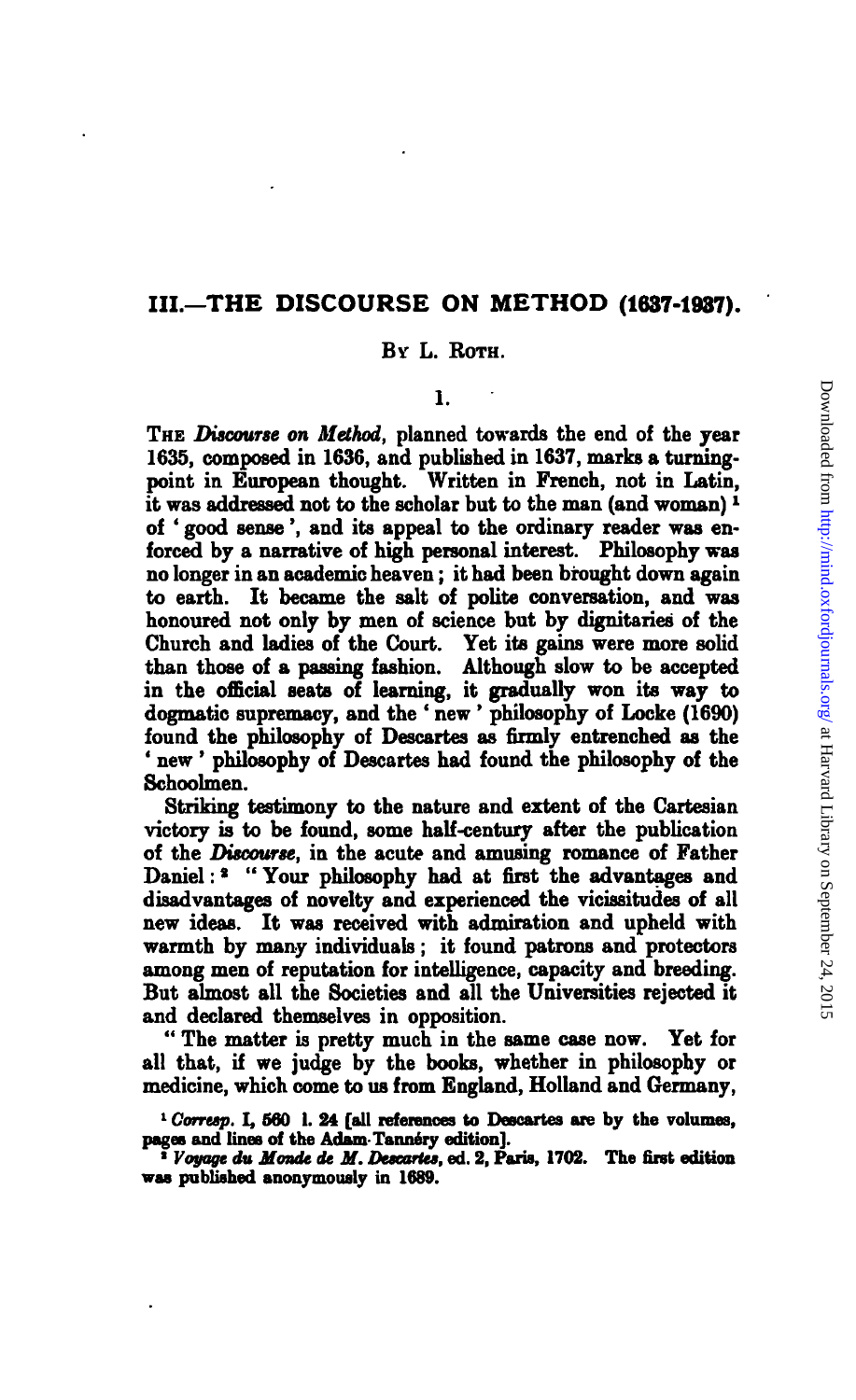**Cartesianism has made great progress in all those countries. Courses of philosophy according to the scholastic method have practically ceased to be printed, and almost all the works of that kind which appear in France now are treatises on physics which** rest on the principles of the new philosophy. Books on Uni**versals, Metaphysical Degrees, and Rational Being frighten publishers off nowadays<sup>1</sup> . They refuse to touch them any longer, and try and get rid of their old stocks at any price. . . . Although these questions were once so famous, and for nearly two centuries made so many presses groan and kept so many printers busy, they are now no longer heard of except in the schools. Outside of the class-room nobody talks any more of Thomists, Scotists and Nominalists, or, at any rate, nobody makes any distinction between them. They are all put into the same category of ' ancient' as opposed to the new philosophy, the philosophy of Descartes.**

**" You have also had the good fortune practically to efface all other new philosophers, whether of your own time or after. . . . Just as in Spain they call every heretic of the last century, Lutheran, whatever sect he may belong to, so the name Cartesian is applied indifferently to everyone since your day who tried to introduce any improvements into Physics.** *. . ."<sup>l</sup>*

## **2.**

**The point of interest in this estimate, and it must be remembered it comes from an opponent, is its testimony to the kind of standing acquired by Carteaianism in the last decade of the century in which it appeared. It marks an epoch. It is the dividing line in the history of thought. Everything that came before it is old; everything that came after it is new. Modern students emphasise the essential continuity of the Cartesian philosophy with the Scholasticism which preceded it, but this continuity was not so obvious (except as a tactical move of the 'Aristotelians')<sup>1</sup> to the learned Father of the Company of Jesus who was fighting against it in Scholasticism's name. To him Cartesianism represented, as it has appeared to represent down to our day, something genuinely new.**

**Yet if one scrutinises, in the light of the available evidence, the actual character of the Cartesian contribution, it is clear that the points of view of the seventeenth-century and the twentiethcentury critics are not, in fact, far removed from one another. Modern criticism opened with the remark of Freudenthal that**

**3**

<sup>&</sup>lt;sup>1</sup> Op. cit., pp. 255-257.

*Op. eit.,* **pp. 255-257. '** *Op. at.,* **pp. 281-282.**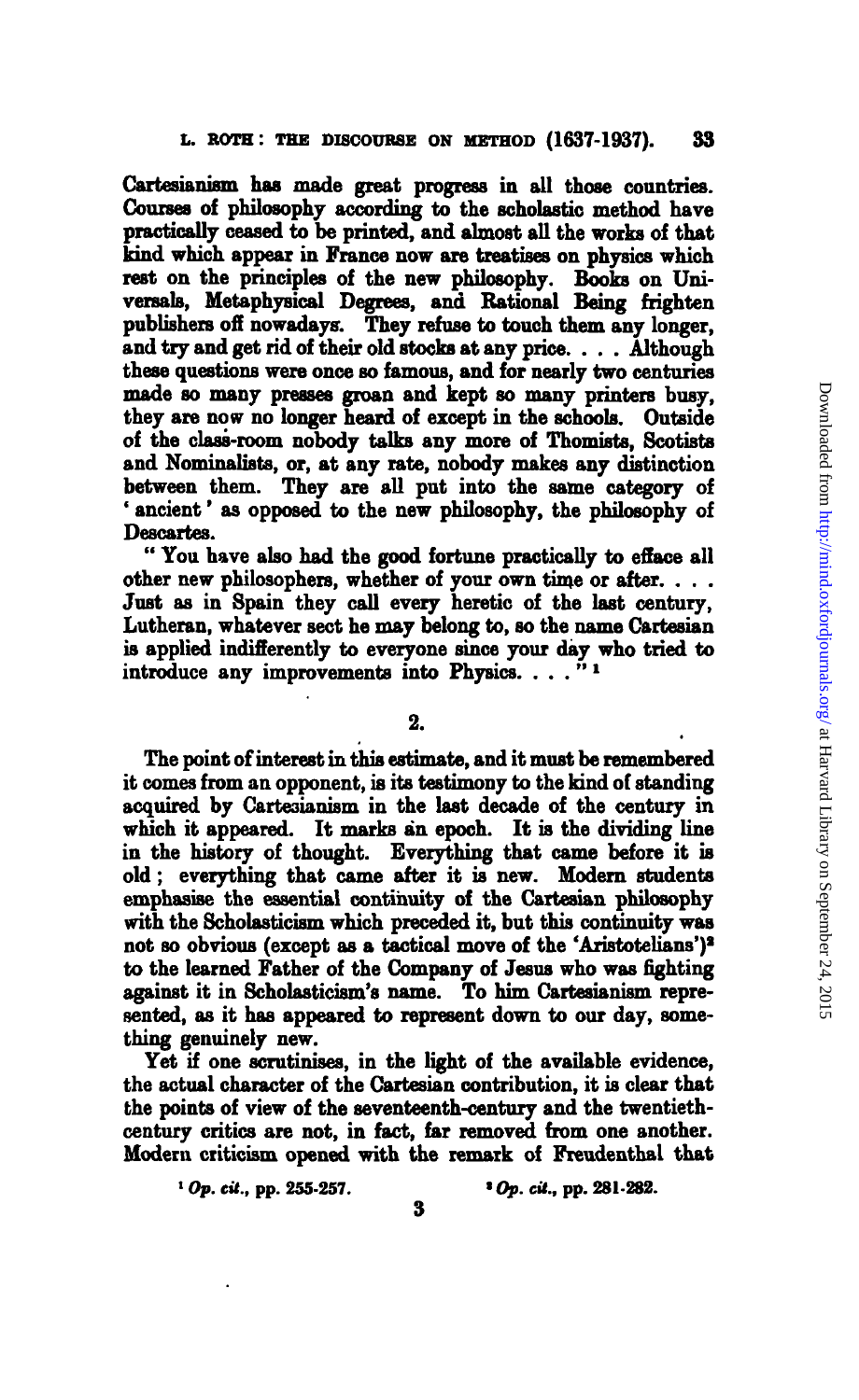**the novelty of Cartesianism lay not in its psychology, its theory of knowledge, its ethics or its metaphysics, but in its physics ; and the justly admired labours of M. Gilson have confessedly<sup>1</sup> only** worked out the detail of this all-important theme. Now it is **significant that for Father Daniel too the novelty of Cartesianism lay in its physics, not its metaphysics ; and his book is an attack not on the ' cogito ' or the ontological argument, but, principally, on the theory of Vortices. We feel now that Cartesianism is much more than a specific theory of the origin and constitution of the physical universe, but it is at least that; and it is salutary to be reminded that it meant that for Descartes' immediate critics, and indeed for Descartes himself.**

**3.**

**The Cartesian revolution lay in the attempt to substitute a physics based on metaphysics' for a metaphysics based on physics. It may well be that in this, as has been maintained, it was only following the Platonic element in the emergence of the modern mind from Scholasticism, but there is no doubt that it was reversing the main current which went to make up that mighty, and not yet exhausted, stream. Medieval Aristotelianism was true to its source in basing its argument for the existence of God on the theory of motion. God is the First Mover, and-motion is of the physical world ; theology therefore is based on physics.** Logic and mathematics are a propaedeutic', disciplines sub**sidiary to physics, and physics is the entrance-hall to the palace of theology. The various sciences are thus architectonically one. The study of method is ancillary to the study of the physical world, and the study of the physical world points to the idea of God.**

**We know from the biographers that Descartes in 1629 was meditating a work on ' divinity', but we have no specific information about its proposed contents, and it is illegitimate to argue from it an independent interest in theology. On the other hand, we possess positive evidence from his correspondence as to his actual pre-occupations at this early period, and the evidence is borne out amply both from the narrative of the** *Discourse* **and the fragments which survive from those years. Descartes' primary interest was in physics, the explanation and**

**<sup>1</sup>**  *Index ScholasticoCarliaien,* **Paris, 1913, Introduction, p. i.**

**<sup>\*</sup> To demonstrate ' les principes de la Physique par la Meiaphysique (ce que** *j'espere fain quelque jour* **mais qui ne I'a point este par cy-devant),'** *Conetp.* **II, 141, 1. 25 f. (May, 1638).**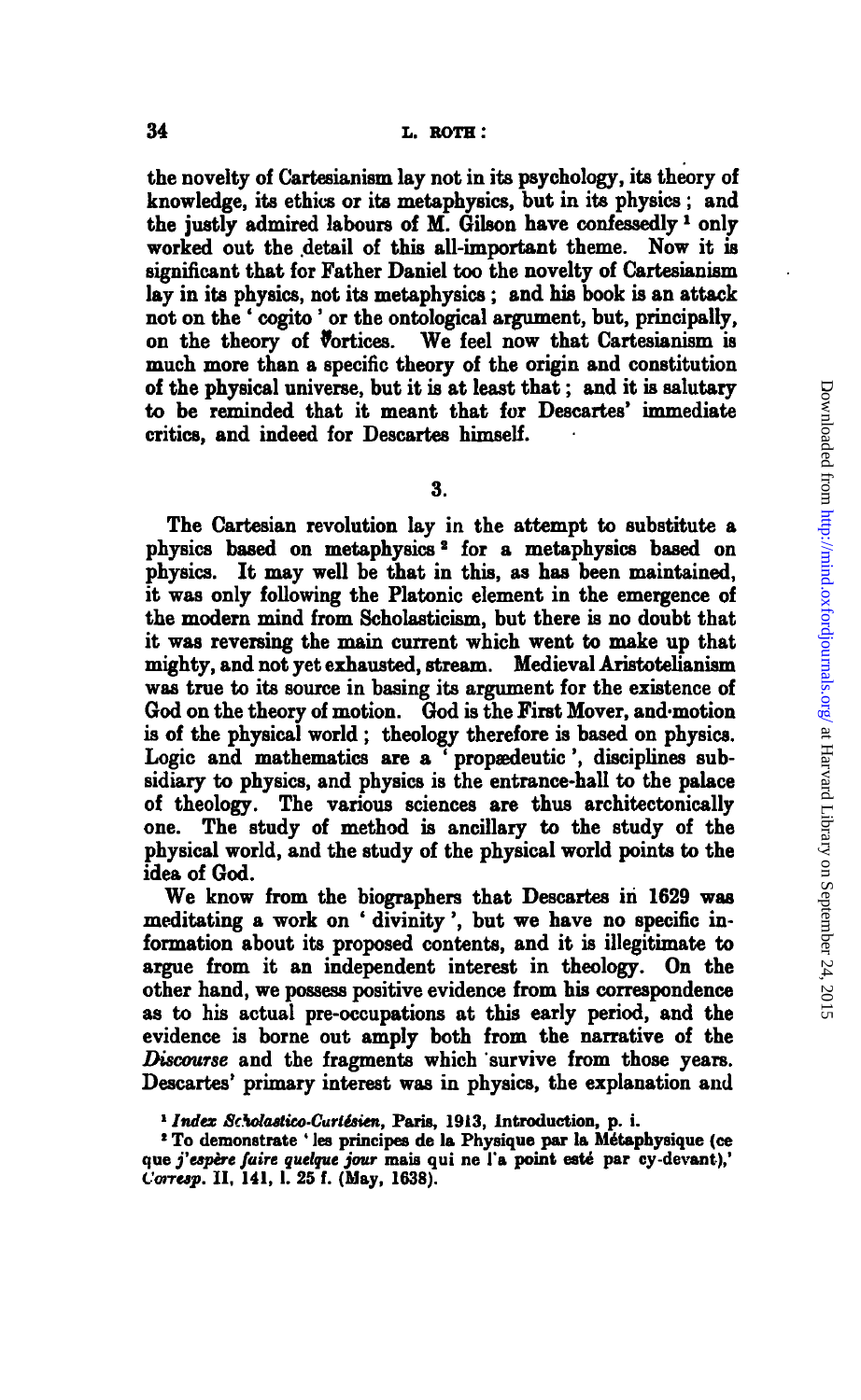interpretation of the facts of the world of nature, and his typical study is Optics: the suppressed *Monde*, for example,<sup>i</sup> was primarily a treatise on light. The interest in theology was secondary, indeed it is not fundamentally an interest in theology at all. The general movement of Cartesianism was to the very end from the self to God and from God to the external world, and a striking passage in the *Recherche de la Vérité* (X, 505, l. 9 ft.) emphasises this ' order' as against that of so-called common sense. So far as these early writings are concerned (and we may include within them the *Discourse* itself), God is for Descartes a hypothesis incidental to his account of the physical world, and even the developed *Meditations,* with all its elaborate theological argumentation, leads up to a defence of mathematical physics (Med. 5, last §). This is even more obvious in the case of the latest work of this group, the *Principles of Philosophy.* This is a handbook of Descartes' physics ' for the use of schools and colleges', and the metaphysics takes its place in the summary and introductory Book I.

This specific and conscious tendency of Cartesianism explains the most important literary fact about. the *Discourse.* The *Discourse on Method* is only an introduction to a number of treatises on scientific subjects which constitute ' *essays in* ' that method, and the method it deals with is a method of reasoning which is to bring us not to metaphysical but to scientific truth. The *Discourse* is thus not' philosophy' but an ' introduction to science'; or rather (since the word' philosophy ', for that and the succeeding century, is ambiguous), the ' philosophy' of the *Discourse* and Descartes'other works iswhatwe now call science and in particular the science of nature or (in the wider sense) physics. We are used to think of the *Discourse* with its ' I think, therefore I am', as inaugurating the new departure in metaphysics the typical product of which is the fascinating series of meditations which in our own day has inspired the *Méditations cartésiennes* of Husserl. But Descartes himself was interested in these metaphysical principles only as providing the basis for his physics, and the work he himself regarded as central, the *Principles of Philosophy,* has its analogue not in the Meditations of Husserl, but in the Mechanics of Mach. For Descartes both the ' cogito '

<sup>&</sup>lt;sup>1</sup> Corresp. I, 561, l. 8; and so the sub-title of the printed text (1664) and *Discourse* 5 (VI, 42, 1. 5). " 11 continua ensuite ", writes Father Daniel (*op. cit.*, p. 309) " de m'expliquer toutes les propriétez de la lumiere, et les démonstrations qu'il a données, touchant la reflexion et la réfraction des raions. II s'etendit fort an long sur cette matiere ; *ear eette endroit de sa philosophic, avec celui, ok U explique les phtnamenes de TAimanl, est son endroit favori."*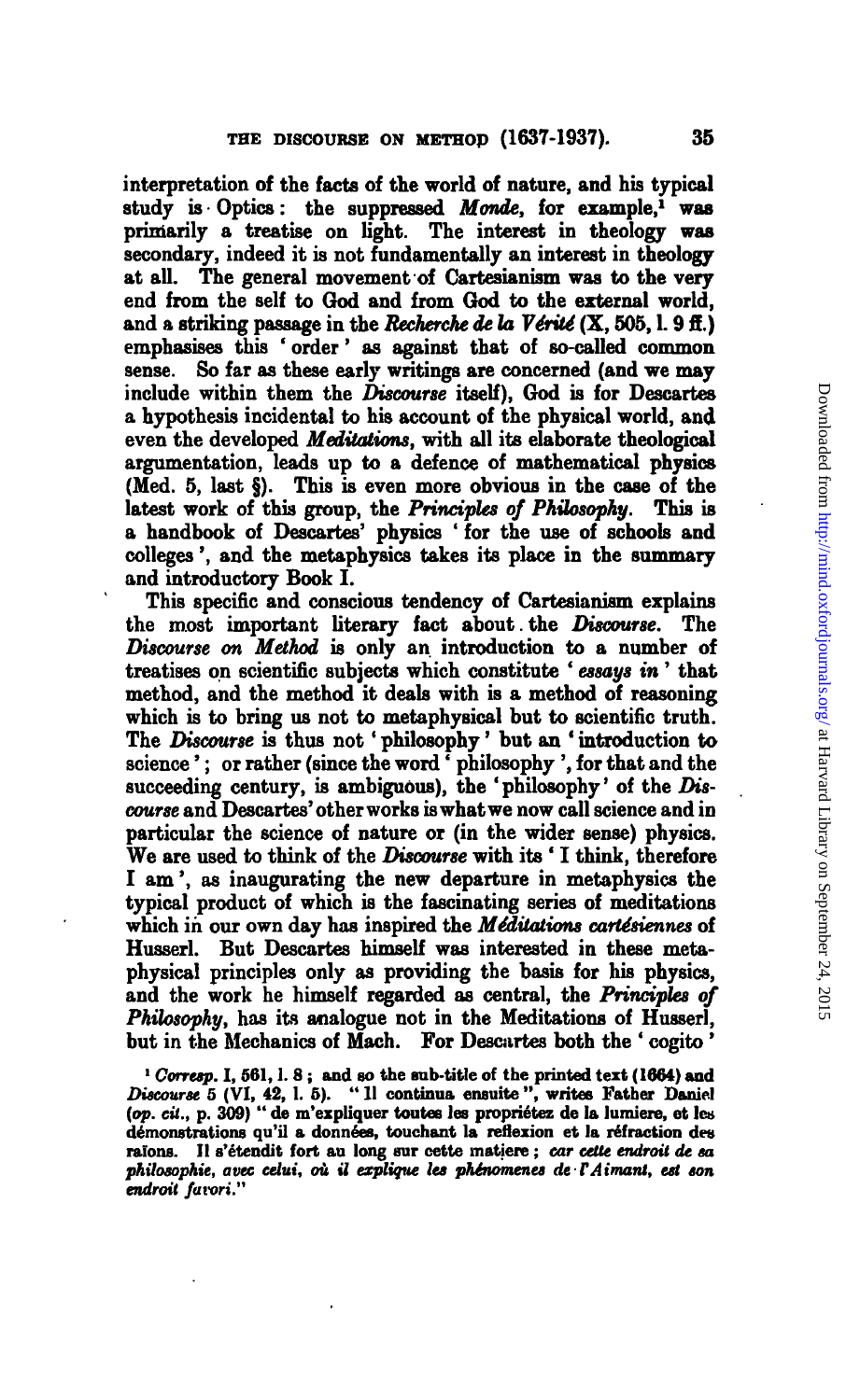**and the ' ontological argument' are introductory to the theoretical explanation of the generation and constitution of the physical world.**

**4.**

**Descartes' primary interest, then, was not in theology or metaphysics, and far less in the' pure contents of consciousness'. It is doubtful even whether he can be written down as the type of disinterested scientific curiosity. He himself avers a passion for truth ; but the truth he was seeking was, to quote the title of the** *Discourse, '* **truth** *in the sciences',* **and the sciences for Descartes have a definitely practical aim, the harnessing of nature to the purposes of man. The will o' the wisp of his life was the conquest of death, not only for the soul, but also for the body. The significant change in the title of the** *Meditations<sup>1</sup>*  **from the first to the second edition shows that Descartes knew early that he had not demonstrated the immortality of the** *soul,* **but his dream of the prolongation of the life of the** *body* **pursued him till his own premature death.<sup>2</sup> Descartes was dedicated from first to last to ' those studies which are of** *use to the whole human race***'.'**

**In this practical interest, which is explicitly a part of the revulsion against Scholasticism, Descartes was only representative of the tendencies of the age. To Bacon, as to Descartes, there is no knowledge unrelated to the practical problem of human improvement, and the vision of Utopia is the source as well as the justification of his delvings into the mysteries of nature. The** *Novutn Organum* **is also a' discourse on method' and a method of ' discovery in the sciences'; but the aim of discovery, in the striking words with which the work concludes, is ' the supplying of man with bread'. The opening aphorisms of the same work comprise the classical exposition of this utilitarian view, but they are only caught up in the well-known words of** *Discourse* **6 summoning mankind to a knowledge ' which is** *useful* **in life' and ' by means of which we may render ourselves** *masters and*

<sup>1</sup> " . . . in qua Dei existentia et animae immortalitas demonstrantur " **(ed. 1). ".. . in quibua Dei existentia, et animae kumanae a corpora** distinctio, demonstrantur " (ed. 2).

*\*E.g., Disc* **6 (VI, 62, U. 28-29);** *Corresp.* **IV, 329, U. 16-17 (1645); and** *Deacrip. Corps humain* **(1648), pref. (xi, 223, 1. 15 f.). For contemporary jeste on the subject see** *Corresp.* **V, 461 (Saumaise) and** *ef.* **Adam,** *Vie,* **p. 581 (Clauberg).**

**> VIIIB, 184,1. 23. So** *Discourse* **6 throughout, and Baulet'a summary (I, 195): ' ne pouvant oublier la fin de sa Philosophic, qui n'dtoh, autre que l'utilite du genre humain, il resolut de faire une etude serieuse de la Medecine, et de s'appliquer particulierement a TAnatomie et a la Chymie.'**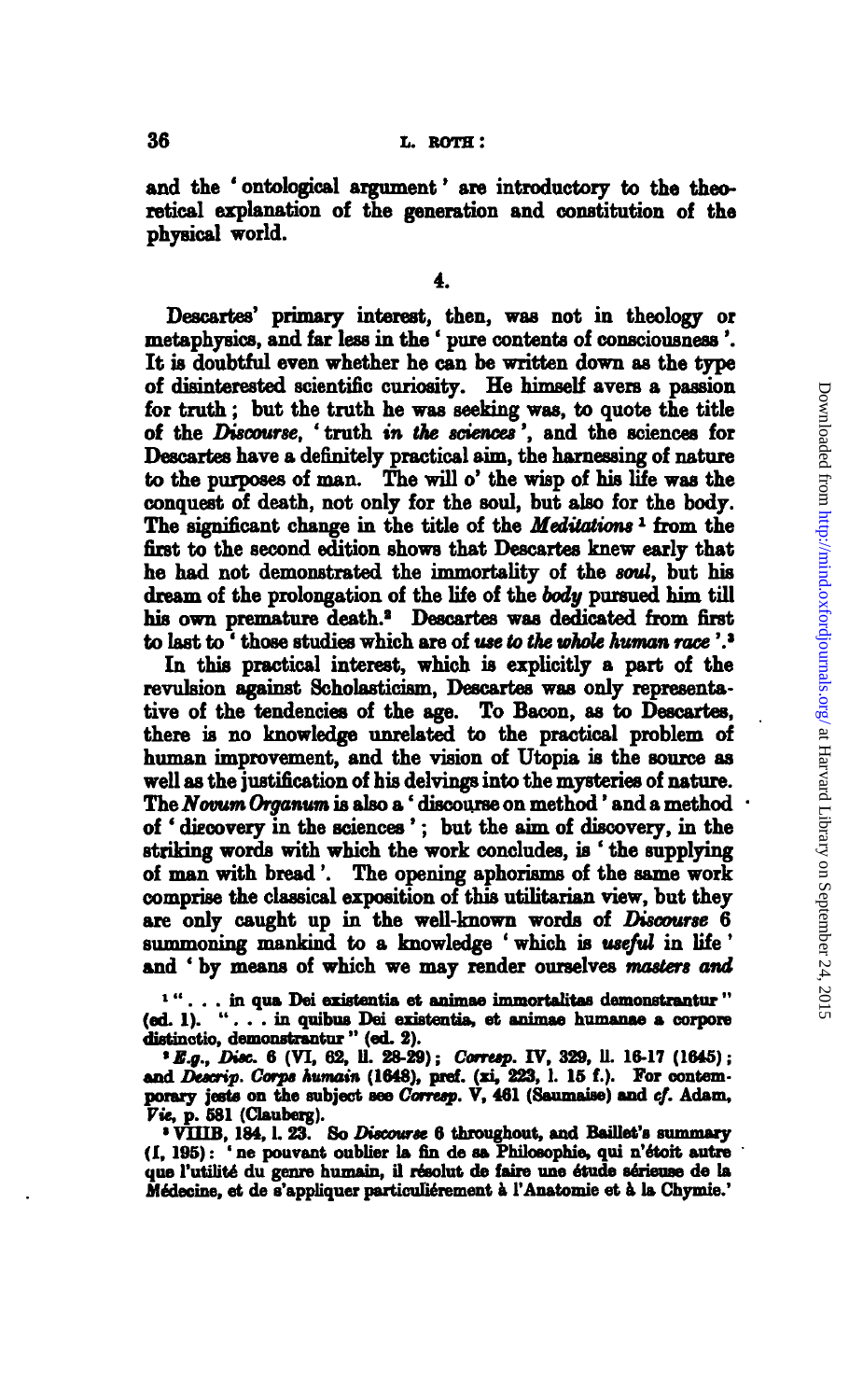*possessors of nature'. '* **Masters and possessors of nature ' : ' human knowledge and human power meet in one'. The aim of philosophy-science is for Descartes and Bacon alike the control of nature through the understanding of nature, and both thought their new methods would lead at once to such discoveries as would bring the resources of nature within our immediate grasp.**

**It is a question whether either method did, as a matter of history, further the work of discovery in the sciences. So far as Bacon is concerned, a recent judgment is that " the actual course which science has taken, even if it has been in accord with Bacon's principles and has»lead to the results which he desired to anticipate, has been influenced little, if at all, by his writings " ; <sup>1</sup> while one of the most profound modern students of Descartes\* has given a negative answer to the problem he himself propounded as to whether Descartes' method was really of importance (outside the sphere of pure mathematics) even for his own discoveries. Tet whether or no the** *Discourse on Method* **really revealed any ' truth in the sciences', or whether or no the** *Novum Organum* **really helped to the ' kingdom of man', the significant fact is that such was the explicit intention of their authors. The justification of method is for both thinkers alike its practical results, and Descartes could have subscribed wholeheartedly to the Baconian aphorism** *{N.O.* **I, 73): " fruits and works are, as it were, sponsors and sureties for the truth of philosophies ". He defines wisdom as a " perfect knowledge of all things that man can know both for the conduct of his life and for the conservation of his health and the invention of all the arts ", and philosophy as " knowledge of those truths which can be perceived by the natural light** *and further human needs ".\**

**5.**

**The death-blow to Gartesianism was given not by the satire or logical arguments of Jesuit Fathers, but by the sober theorems of Newton. The** *Principia* **and** *Optics* **showed by reference to fact the falsity of the positions revealed to Descartes by the ' natural light'. The whole physical theory of Descartes crumbled at a touch, and its critics were not slow to show why. Facts may be analysed and systematised by the human reason but cannot be created by it.**

<sup>1</sup> C. D. Broad, *The Philosophy of Francis Bacon*, Cambridge, 1926, p. 62. **\* G. Milhaud,** *Descartes savant,* **Paris, 1921, the ripe fruit of the enquiry opened in the dissertation (Hontpellier, 1894):** *Num Gartesii methodus tantum vaUat in suo opere iUuttrando quantum ipst senserit f*

**'** *Prine. PhU.,* **pref. (IXB, 2, U. 10-13);** *Ep. ad. Voet.* **(VIIIB, 26, U. 3-6).**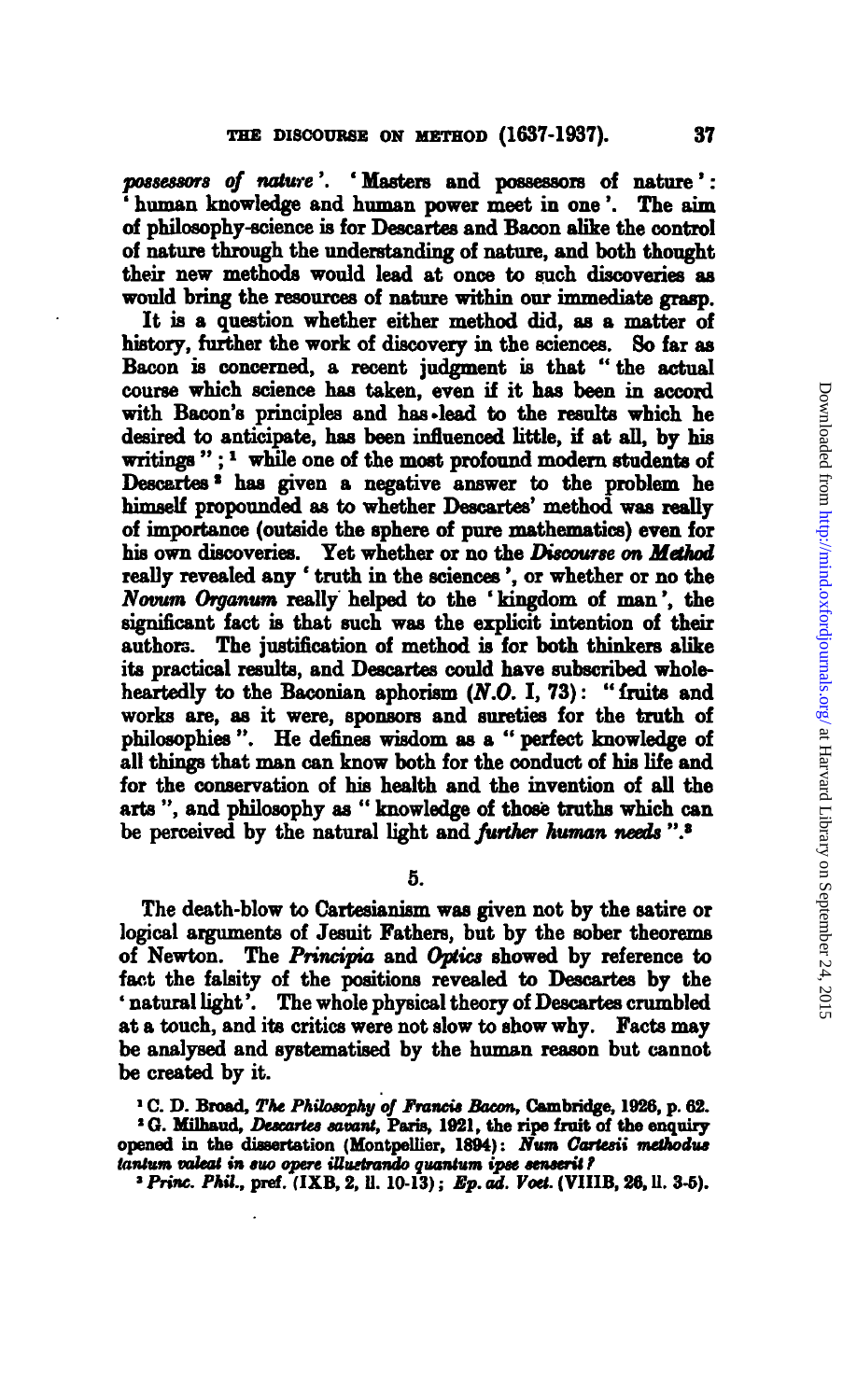**The later developments of Cartesianism which made it open to these criticisms have their origin already in the** *Discourse* **(they are clear enough, indeed, even before that, in the** *Regvlae).* **The characteristic of the Method is its deification of mathematics, not, as Descartes is careful to tell us, the mathematics of contemporary mathematicians, but that ' pure' mathematics the vision of which had appeared to the Greeks. It is this universalising of the ideal of mathematics to which is due the failure as well as the success of Cartesianism.**

**Its immediate consequence, adumbrated already in the** *Discourse* **but enunciated clearly only in the** *Meditations* **(5, end), was the rejection from the interpretation of nature of everything non-mathematical. Mathematics and physics, as Descartes is reported to have explained some years later in the course of conversation,<sup>1</sup> deal alike with ' objects which are true and real and have a true and real nature '. The only difference between them is that ' whereas physics considers its object not only as true and real being but as existing actually and as such, mathematics considers its object only as possible and as that which, while not actually existing in space, nevertheless can so exist'. Physical existence thus ceases to be relevant; all that matters is conformity to mathematical type. Actuality yields to possibility, fact to formula, and we are embarked on the fatal sea of the a** *priori.*

**It is only fair to say that although such is the clear tendency of Cartesian thought, it by no means represents the practice of Descartes himself. His realisation of the need of ' experiences' (both ' experiments ' and ' experiences ') was almost Baconian in its emphasis, and we know he held Bacon in high honour just because of Bacon's demand for facte. He will have nothing to do with those philosophers who, neglecting ' experimenta', " think that truth will spring from their brain like Minerva from the head of Jupiter "** *{Reg.* **5, end), and he definitely asserts, in 1638 at least** *(Corresp.* **II, 142, 1. 5 f.), that geometrical demonstration in matters of physics is an impossibility. Idealism was not yet to try to demonstrate** *a priori* **that we can have no more than five senses, and Descartes' was still the wiser path of studying anatomy by practical dissection.<sup>2</sup> But for all Descartes**

**1 With Burman (1648) =** *Corresp.* **V, ICO;** *cf.* **already** *Regulae,* **14 (X. 448, II. 18-22).**

**\*** *Corresp.* **Ill, 353; Baillct, II, 273. ' Mais vous en pourrcs estrc encores plus certain,' writes Descartes in** *Dioptrique* **5 (VI, 115, 1. 0 ff.), 'si, prenant l'oeil d'un hommc fraiuhement mort, 6u, au defaut, ecluy d'un boeuf ou dc quclqu'autrc gros animal, vous coupes dextrement vers le fonds,' etc.**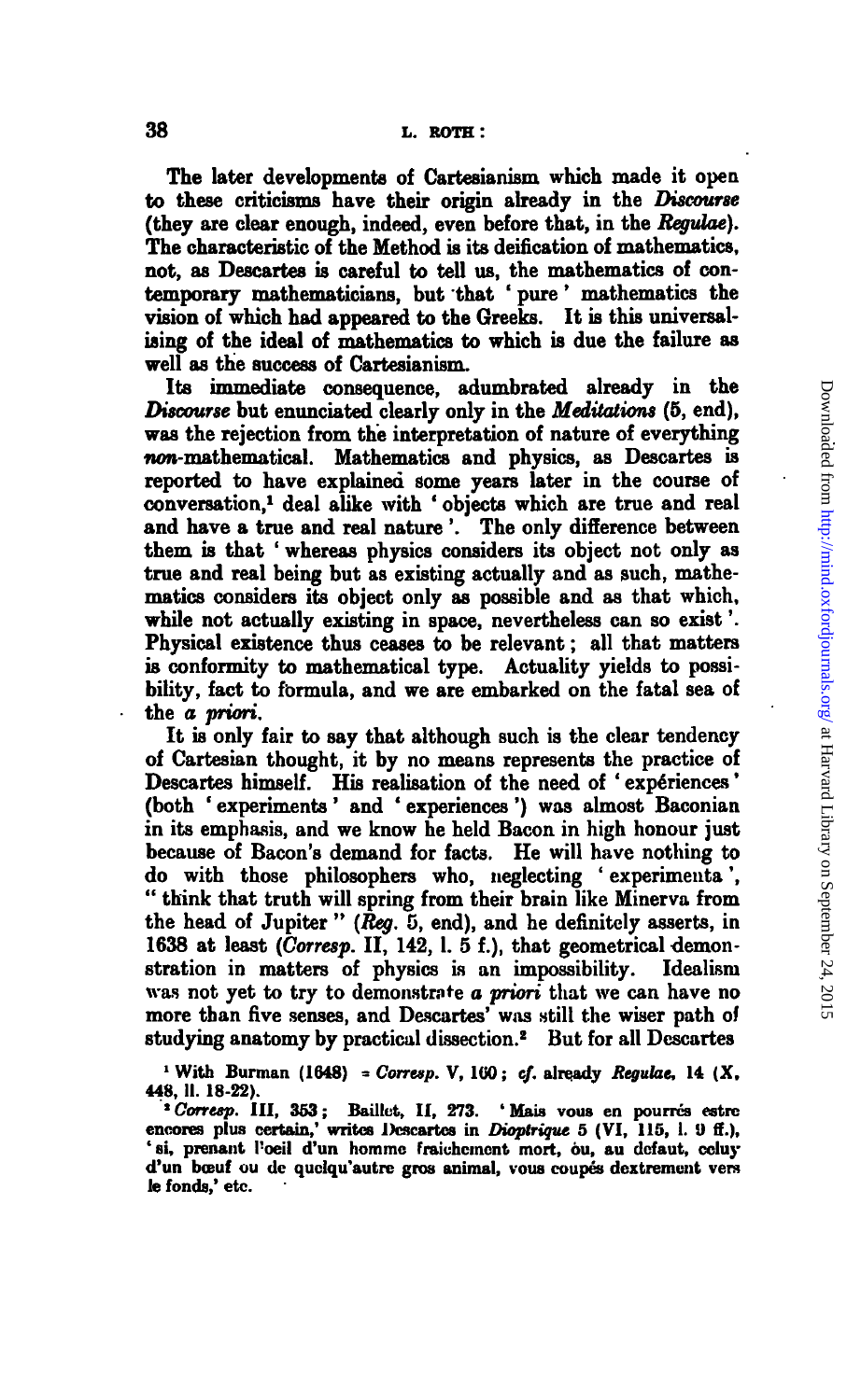own sober attitude towards fact his mathematical bias for ed **him to the primacy of mind. The ' method' became transformed** into a system, the logic into a metaphysics.

The consequences of these vicissitudes may be seen most **readily in Locke. Descartes' fundamental metaphysical position, the distinction of matter from mind, was offered by him explicitly as the basis of his mathematico-physical theory of the equation of matter with .extension. The whole of this is rejected by Locke, physics and metaphysics alike, and with it Descartes' well-known attempt in the ontological argument to draw the fullest consequence from the autonomy of mind. In the same way we have Locke's reiterated criticism of the very possibility of a demonstrative science of nature, a criticism which puts asunder the mathematics and physics joined so decisively by Descartes.**

**It would probably be wrong to see in this last and all-important point the specific influence of Newton. The** *Principia* **appeared in 1687, the** *Essay* **in 1690; and the** *Essay* **treats the' incomparable' Newton as the very embodiment' of the ideal of science. Yet Locke's rejection of physics as a demonstrative science goes back to the early Drafts of 1671, and that on grounds similar to those adduced later in the** *Essay,* **to wit, the non-' necessary' character of the ' concomitance' of qualities within any substance and the mysterious nature of the idea of substance as such. But whether Locke's rejection of an** *a priori* **physics is due to the influence of Newton or not, it would have been reinforced by the study of Newton, and we know that Locke not only studied Newton's results but meditated on his method.**

**The consequences of Locke's meditation on the method of Newton are curiously instructive. They may be summed up as a return to Descartes. The ' rules ' of the** *Discourse* **are only repeated in Locke's account of the true method of demonstration as consisting in the ' intervention' of ' intermediate ideas', an account associated in one place specifically with the name of Newton.<sup>1</sup> If we couple with this Locke's stress on ' clear and distinct ideas' we may call Locke a Cartesian, but a Cartesian**

**1 Locke's** *Essay,* **IV, I, § 9** *(ef.* **IV, 2, § 2 ff., 3, § 18, etc.; and** *Note on the Relationship between Locke and Descartes,* **MIND, July, 1935, p. 414 f.). In this connexion see the illuminating anecdote quoted in Fox-Bourne's** *Life,* **II, 216 n. It should be remarked that the** *Principia* **was drafted in 1666 and that Newton (after 1672) would have come frequently to London to attend the meetings of the Royal Society. On the other hand there seems to be no trace of the ' intervention' theory of demonstration before the final appearance of the Essay in 1690.**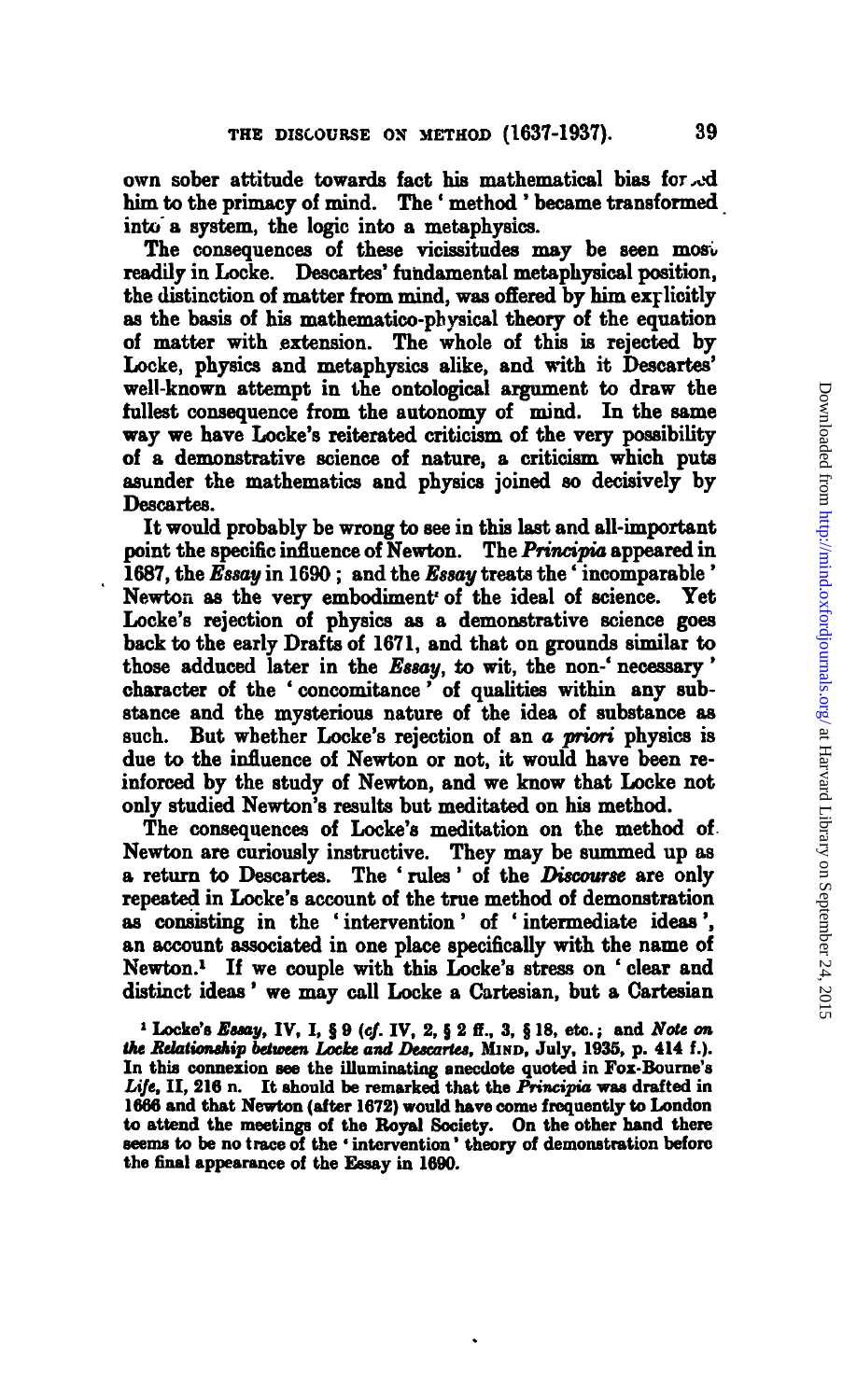**in the sense of a disciple of the** *Discourse,* **not of the** *Essays* **or the later** *Meditations.*

**One wonders what the author of the** *Essays in the Method* **would have said to this: <sup>1</sup> "To return to the study of natural philosophy: though the world be full of systems of it, yet I cannot say I know any one which can be taught a young man as a science wherein he may be sure to find truth and certainty, which is what all sciences give an expectation of. I do not hence conclude that none of them are to be read; it is necessary for a gentleman in this learned age to look into some of them to fit himself for conversation : but whether that of Descartes be put into his hands, as that which is most in fashion, or it be thought fit to give him a short view of that and several others also; I think the systems of natural philosophy that have obtained in this part of the world are to be read more to know the hypotheses, and to understand the terms and ways of talking of the several sects; than with hopes to gain thereby a comprehensive, scientific and satisfactory knowledge of the works of nature. . . . But I would not deter anyone from the study of nature because all the knowledge we have, or possibly can have of it, cannot be brought into a science. There are very many things in it that are convenient and necessary to be known to a gentleman ; and a great many other, that will abundantly reward the pains of the curious with delight and advantage. But these, I think, are rather to be found amongst such writers as have employed themselves in making rational experiments and observations, than in starting barely speculative systems. . . ."**

**Even the physics of ' rational experiment and observation ' is thus become no more than a polite accomplishment for a ' gentleman', and the ' barely speculative systems' are of no value at all. Even Newton's contribution is very carefully delimited to the showing " how far mathematics, applied to some parts of nature, may, upon principles that matter of fact justifies, carry us in the knowledge of some, as I may so call them, particular provinces of the incomprehensible universe ".\* Only fifty years have elapsed since the mathematical ideal of the** *Discourse* **was to bring us to ' truth in the sciences'. Now the highest triumph of the mathematician has to be ' justified ' by ' matter of fact', and is restricted to ' particular provinces ' of a universe which remains ' incomprehensible '. The ' universal science' announced by the** *Discourse* **has vanished with the collapse of**

> **1 Locke,** *Of Education* **(1690), § 193. 1**  *Op. tit.,* **§ 104.**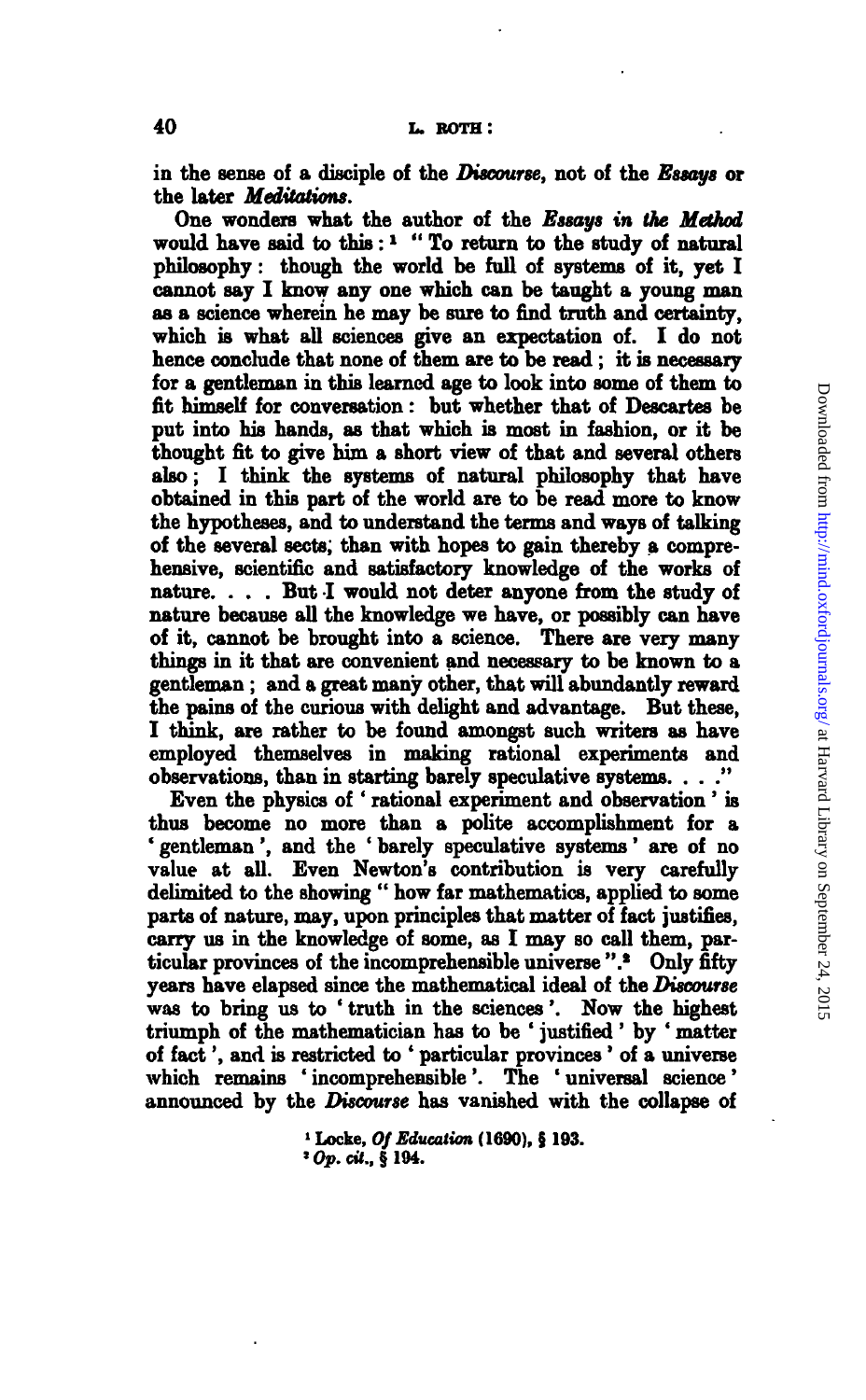the *Essays* which were to be its ' proofs',<sup>1</sup> and we are left with a **method of setting out our empirical discoveries.**

**We are led thus to the historical paradox of the** *Discourse:* **it comes to its own only with the rejection of what, in Descartes' own eyes, was its justification. The** *Discourse* **is only a prelude to the** *Essays,* **but it is through the death of the** *Essays* **that the** *Discourse* **came to its immortality.**

**6.**

**The** *Essays* **are the type of Descartes' scientific work: they are contributions to science made by the help of the method. They are therefore illustrations of the method, concrete examples of its application. Or so at least Descartes would have us believe. The** *possibilities* **of the method are for him illimitable: by its help there is nothing ' so remote that we cannot reach to it or so** obscure that we cannot reveal it'. **those he gives us himself in the** *Essays,* **and the** *Discourse,* **the method, is only as it were the seed. It is legitimate to ask, therefore, how far the fruit was in fact the product of the seed, that is, how far the** *Essays* **were in fact' essays in ' the method.**

**It is of little account here to go into the list of the anticipations of Descartes' doctrines by others, enumerated somewhat maliciously by Leibniz.<sup>2</sup> The main question remains unaffected. Even if his discoveries were discovered by others before him, his own claim that his discovery of them was due to the use of the new method might be maintained and established. Can the connection between the** *Essays* **and the** *Discourse* **be justified ? In other words, is the method really a logic for science ?**

**The answer to this question is, as we have seen, in the negative. The method is fruitful in mathematics because it** *is* **mathematics ; but outside the sphere of mathematics, even in Descartes, it has little heuristic value. It is no accident that in the history of science Descartes is remembered only as a mathematician, or that the only work of his own which continues the** *Regulae* **is the** *Geometry.\** **So far as concerns the two arts of medicine and mechanics (celestial or otherwise) in which he saw the greatest need and use for his method, no real discovery of any kind stands to his credit. He is noteworthy as a psychologist, but even he**

**1 See the title originally proposed for the** *Discourse (Corresp.,* **I, 339, II. 18-26).**

**> I know this passage only from Hallam** *(Literature of Europe,* **1839, III, 267-268, n.), who himself quotes from Brucker, but there are many others of similar general import** *(e.g.;* **Erdmann, pp. 120-121).**

**»** *Cf.* **Sirven.** *Annies cCApprentissage de Descartes* **(Albi, 1928), p. 419 f.**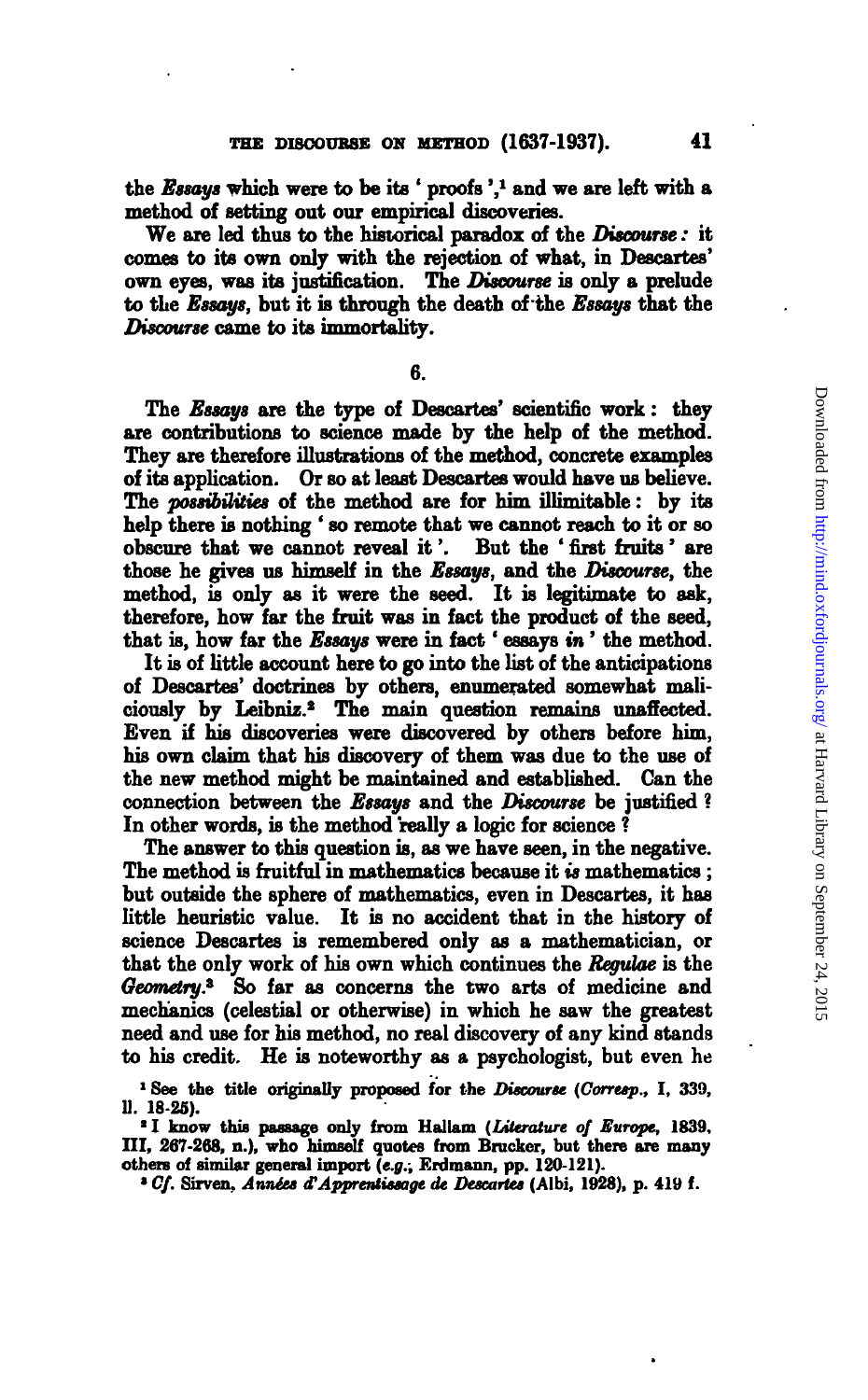**did not offer his treatise on the** *Passions* **as an ' essay' in the method.**

**The paradox of the** *Discourse* **is thus reinforced by its history in Descartes' own thought. Judged by the only criterion its own author would have recognised, its fate would have been melancholy. It would have stood as a literary, not a scientific, achievement (' history', as he would have said, not' science '),<sup>x</sup> a record of a mind which strove for much but effected nothing in the only sphere that matters, the sphere of** *discovery.* **With the collapse of the physics the preface to the method which revealed the physics would have been remembered only because its last obsequies had been carried out by Voltaire.**

**Yet it was with the high serenity of the** *Discourse* **as with the prophetic frenzy of the** *Novum Organum:* **it survived through its own inherent distinction. Composed as an introduction to the** *Essays* **and offered as a logic ancillary to scientific discovery, it was its good (not its bad) fortune that the discoveries it announced were either not discoveries at all or found to be untrue. The break-down of the physics proved the opportunity for the isolation of the logic and its treatment as an independent entity. The** *failure* **of Cartesianism lay in its** *connecting* **the** *Discourse* **with the** *Essays.* **The history of its** *triumph* **is the history of their dissociation.**

**7.**

**The fascination of the** *Discourse* **lies in the clarity and distinctness which it both demands and exhibits. It is the manifesto of a mind in the immediate and conscious grasp of a new instrument, and it communicates a sense of unfettered power. How often the phrase rings and rings again : " the highest point which the mind is capable of reaching". Little matter that that point was not. reached either in the** *Essays* **or in any of the works which followed them. The sight from afar of the Promised Land is often a reality more real than the Promised Land itself.**

**If one compares the method of Descartes with that of Bacon the advantage is not always with the former, but what Bacon gains in profusion and suggestiveness is compensated for in Descartes by concentration. By the side of the infinitelycoloured genius of Bacon, that of Descartes is both meagre and rigid, but this very narrowness of outlook gave him a vision unique for depth and penetration. If the inspiration of Bacon,**

<sup>1</sup> Reg. 3 (X, 367, ll. 22-23), and more fully, letter to Hogelande, (1640) *Oeuvres* **(AT),** *Supplement,* **p. 2.**

J